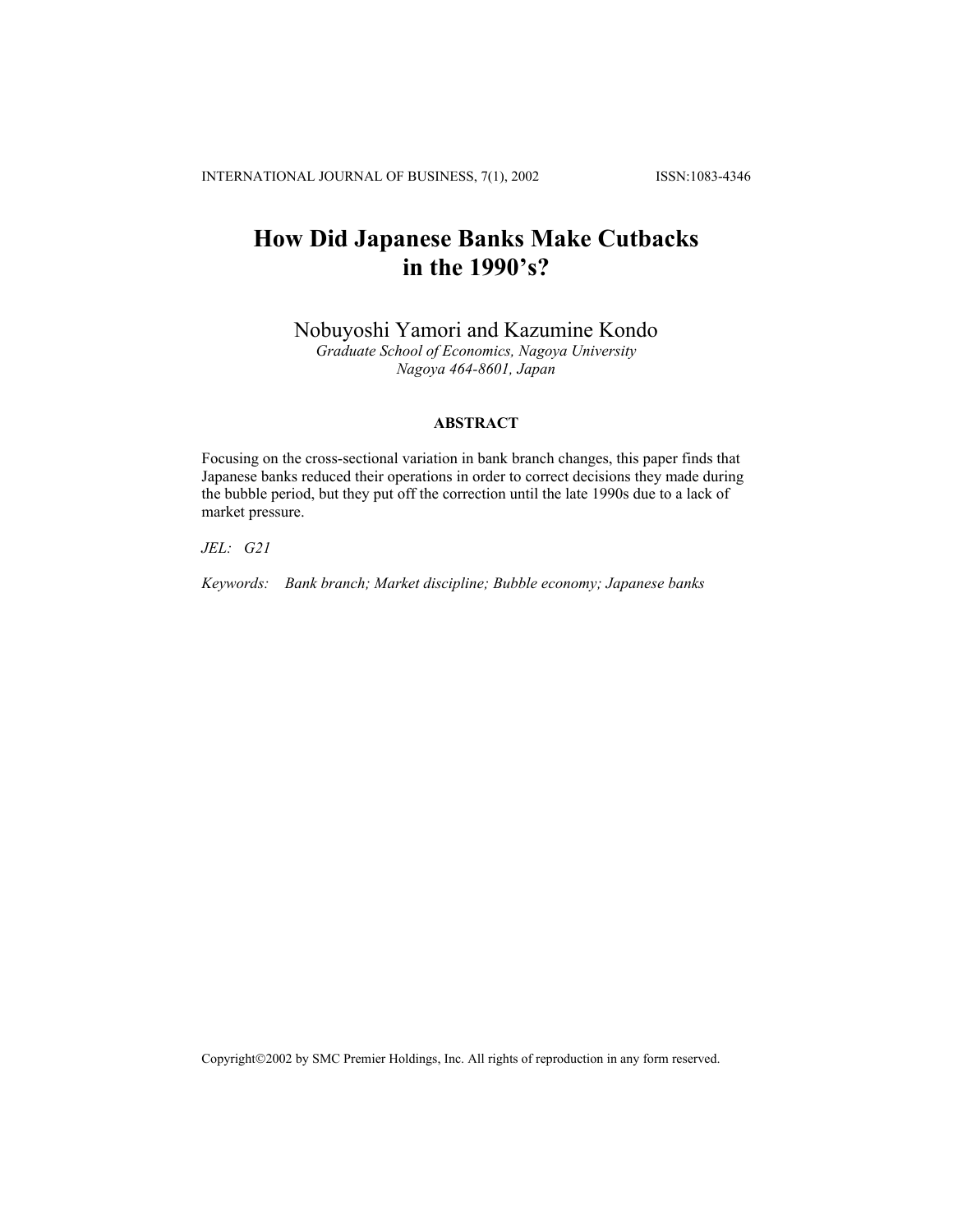#### **I. INTRODUCTION**

The Japanese economy in the late 1980s was distinguished by a steep rise in asset prices. Japan at that time was recognized to have 'a bubble economy,' which was followed by crash in the stock and real estate markets, or 'the bursting of the bubble.'

During the post-bubble period of the 1990s, Japanese banks faced substantial difficulties, such as huge unperforming loans. More than ten banks, including one city bank (the Hokkaido Takushoku Bank) and two long-term credit banks (the Long-term Credit Bank of Japan and Nippon Credit Bank), failed or were temporarily nationalized in the late 1990s.

Although commentators often argued that surviving banks as well as these failed banks were managed in an irresponsible manner in the late 1980s, there is little empirical evidence. So, this paper provides empirical evidence to support this common argument by investigating how Japanese banks made cutbacks in the 1990s.

## **II. METHODOLOGY AND DATA**

## **A. Methodology**

Kang and Stulz (2000) proposed a simple way to test the bubble hypothesis regarding the stock market crash in Japan. They argued that if prices increased too much in the 1980s and the crash was a correction, then there should be a relationship between a firm's stock price increase in the second half of the 1980s (boom returns) and the fall of the stock price in the beginning of the 1990s (crash returns). They found that boom returns were significantly negatively correlated with crash returns.

We apply this test methodology to the branching behavior of Japanese banks. Concretely speaking, we test whether cities where many banks had opened their branches in the late 1980s experienced many closures of bank branches in the 1990s. As branching decisions are important long-term investment decisions for banks, it is inconceivable that a branch that a bank had deliberately opened would be closed soon thereafter. That is, if bank branching decisions in the late 1980s were reversed in the 1990s, we conclude that the cutbacks of Japanese banks in the 1990s may have been the result of 'irrational exuberance' during the bubble period.

#### **B. Data**

The Federation of Bankers Associations of Japan has published the number of branches of its member banks by city.<sup>1</sup> For example, there were 132 branches in Chiyoda-ku in Tokyo at the end of March 1999. For this study, we use data for 1985, 1990, 1995, and 1999.<sup>2</sup> As we exclude cities that lack relevant data, our sample consists of 769 observations for each year.

 Then, we calculate the differences between 1985 and 1990, between 1990 and 1995, and between 1995 and 1999 for 769 cities. In the following analysis, these differences for city *j* for each period are abbreviated as Dif9085<sub>j</sub>, Dif9590<sub>j</sub>, and Dif9995<sub>i</sub>, respectively.<sup>3</sup>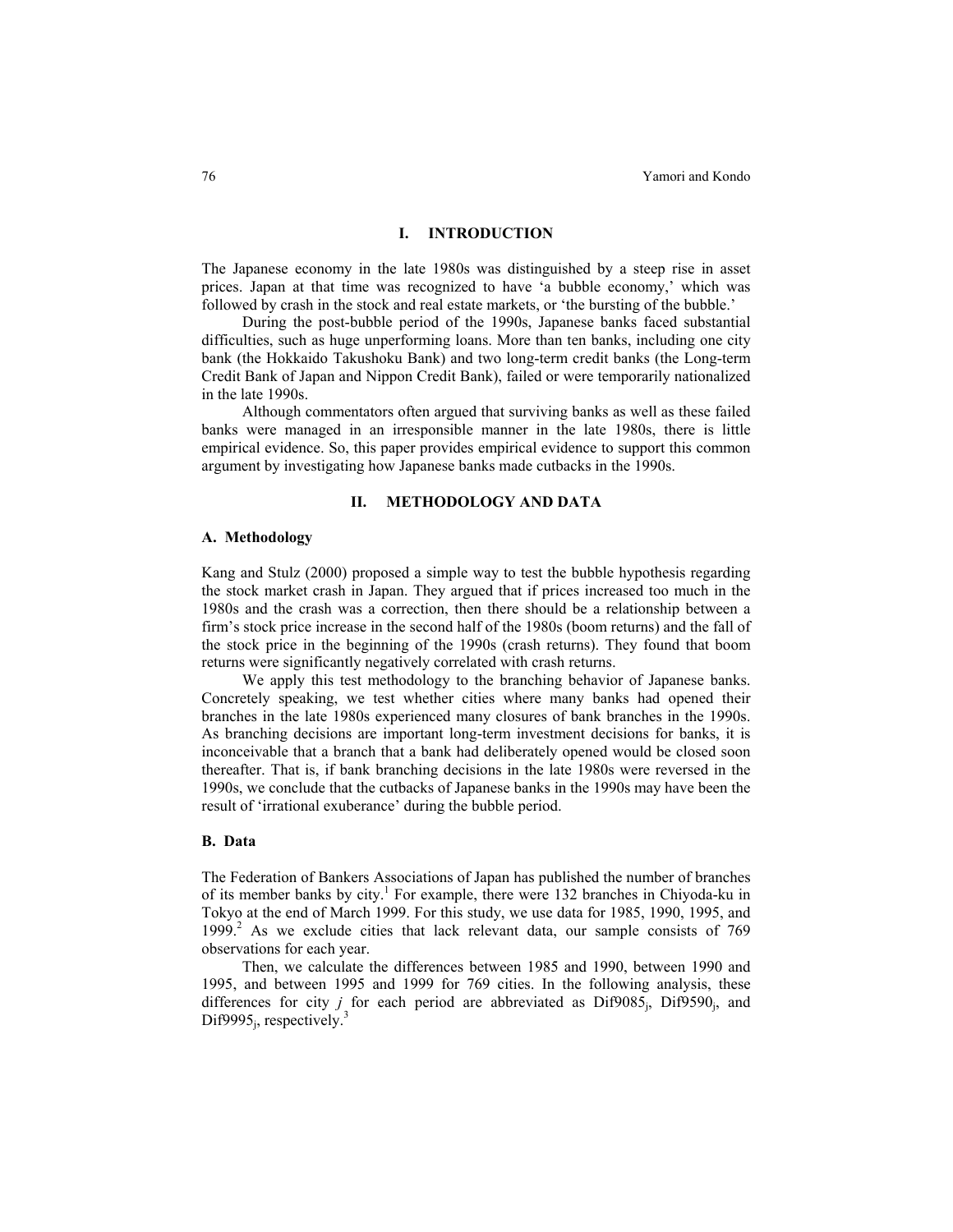# **III. EMPIRICAL RESULTS**

#### **A. Descriptive Statistics**

Table 1 shows basic statistics for Dif $9085<sub>i</sub>$ , Dif $9590<sub>i</sub>$ , and Dif $9995<sub>i</sub>$ . Among 769 cities, bank branches increased by an average of 0.93 during 1985 to 1990 (Period 1) and by 0.69 during 1990 to 1995 (Period 2). In contrast, bank branches decreased on average by 0.72 during 1995 to 1999 (Period 3). Bank branches increased in 314 cities during Period 1, while only 79 cities experienced bank branch increases during Period 3. In sum, Table 1 shows that banks as a whole expanded their operations in the late 1980s but reduced their operations in the late 1990s. However, this is not enough evidence to support the bubble hypothesis, because banks might have expanded their operations in some growing cities in the 1980s and have reduced their operations in other stagnant cities in the 1990s.

|              | Basic statistics        |          |          |
|--------------|-------------------------|----------|----------|
|              | Dif $9085$ <sub>i</sub> | Dif9590; | Dif9995; |
| Mean         | 0.925                   | 0.694    | $-0.717$ |
| Median       | 0                       | 0        | 0        |
| Maximum      | 50                      | 19       | 4        |
| Minimum      | $-8$                    | $-15$    | $-37$    |
| Std. Dev.    | 3.135                   | 1.940    | 2.879    |
| Observations | 769                     | 769      | 769      |
| Positive     | 314                     | 299      | 79       |
| Zero         | 379                     | 382      | 435      |
| Negative     | 76                      | 88       | 255      |

**Table 1**

Note:  $\overline{Di9085}$  denotes the change of bank branches in city j from 1985 to 1990. Dif9590<sub>i</sub> and Dif9995<sub>i</sub> are defined in the same way.

# **B. Estimation Results**

## **I. Basic Results**

As suggested by Kang and Stulz (2000), the bubble hypothesis indicates a negative relationship between branch changes in the late 1980s and those in the 1990s. Conversely, if banks expanded their operations in some growing cities in the 1980s and reduced their operations in other stagnant cities in the 1990s, a non-negative relationship between them is expected.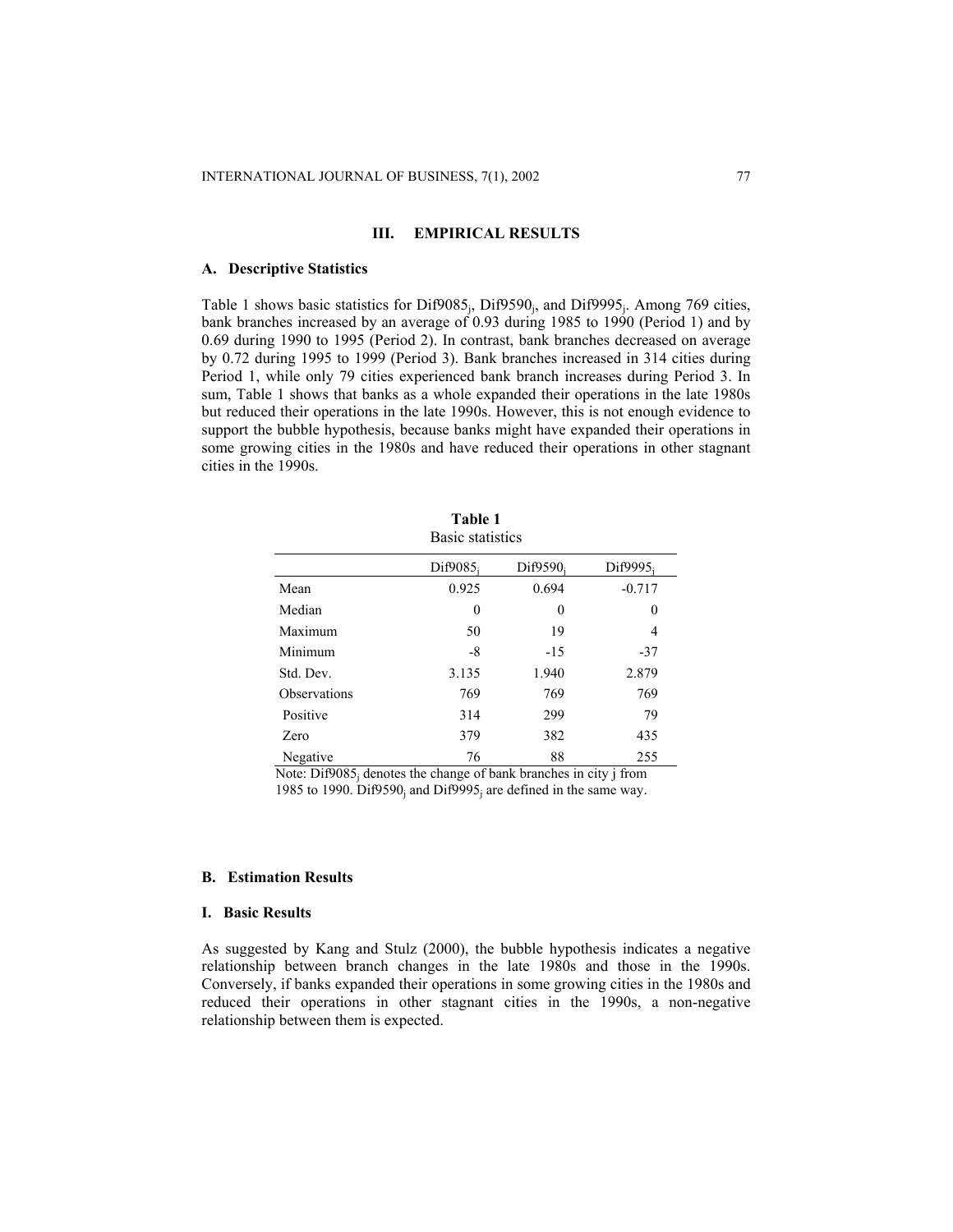The following results were obtained through the Ordinary Least Square Method with 769 observations. The numbers in the parentheses are t-values.

$$
\text{Dif9995}_{j} = -0.090 - 0.678 \text{ Dif9085}_{j}, \quad \text{adj-R}^{2}=0.544 \tag{1}
$$
\n
$$
(-1.230) (-30.291)
$$

$$
\text{Dif9590}_{j} = \begin{array}{cc} 0.579 + 0.125 \text{ Dif9085}_{j}, & \text{adj-R}^{2}=0.039 \\ (8.100) & (5.697) \end{array} \tag{2}
$$

$$
\text{Dif9995}_{j} = -0.684 - 0.047 \text{ Dif9590}_{j}, \quad \text{adj-R}^{2} = 0.0003
$$
\n
$$
(-6.199) (-0.881)
$$
\n(3)

Our main result is demonstrated by the first equation. In addition to a high  $R^2$ , the coefficient of  $Diff9085<sub>i</sub>$  is highly significantly negative. That is, cities that experienced larger increases in bank branches in the late 1980s were more likely to experience larger decreases in bank branches in the late 1990s. This is consistent with the bubble hypothesis that banks corrected their irrational behavior of the 1980s.

 The second regression result demonstrates that there is a positive correlation between  $\text{Di}9085_j$  and  $\text{Di}9590_j$ . This result suggests that many banks did not recognize the burst of the bubble and continued a business strategy that was not consistent with economic conditions for the post-bubble period.

#### **II. Robustness Analysis**

To confirm whether outliers unduly affected the results, we estimated the same equation excluding four major wards in Tokyo (Chuou-ku, Chiyoda-ku, Minato-ku, and Shinjyuku-ku), because they are Japanese nationwide financial centers.<sup>4</sup> The estimation results are as follows.

$$
\text{Dif9995}_{j} = -0.298 - 0.331 \text{ Dif9085}_{j}, \quad \text{adj-R}^{2}=0.147 \tag{4}
$$
\n
$$
(-4.842) (-11.531)
$$

$$
\text{Dif9590}_{j} = \begin{array}{cc} 0.439 & + & 0.339 \text{ Dif9085}_{j}, & \text{adj-R}^{2}=0.122\\ (6.231) & (10.338) \end{array} \tag{5}
$$

$$
\text{Dif9995}_{j} = -0.503 - 0.069 \text{ Dif9590}_{j}, \quad \text{adj-R}^{2}=0.005 \tag{6}
$$
  

$$
(-7.599) (-2.138)
$$

 The results without these four financial centers remain qualitatively unchanged. Particularly, equation (4) coherently shows that the coefficient of  $\text{Diff9085}_i$  is significantly negative.

Another test is performed. Here, we define a dummy variable, SIGN1<sub>i</sub>, for city *j* for Period 1 (i.e., from 1985 to 1990) in the following manner. Let (1)  $\text{SIGN1}_{i} = +1$  if Dif9085<sub>i</sub> is above the mean (i.e., 0.925), (2) SIGN1<sub>i</sub> =0 if Dif9085<sub>i</sub> is equal to the mean,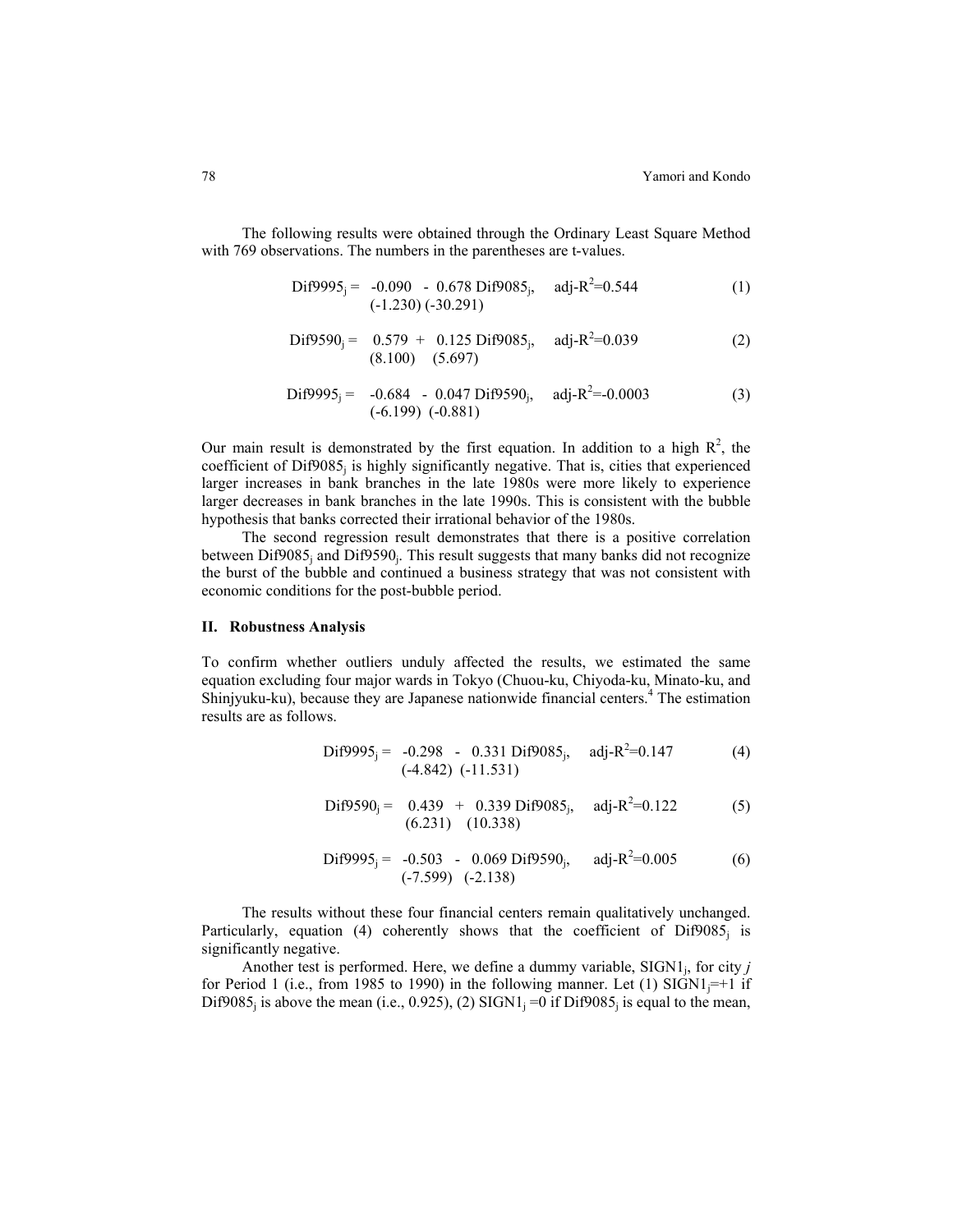and (3) SIGN1<sub>i</sub> =-1 if Dif9085<sub>i</sub> is below the mean. SIGN2<sub>i</sub> and SIGN3<sub>i</sub> were defined in the same way.

Then, the equation is estimated. The results are as follows.

$$
SIGN3j = 0.310 - 0.145 SIGN1j, adj-R2=0.022
$$
 (7)  
(9.76) (-4.232)

$$
SIGN2j = -0.179 + 0.236 SIGN1j, adj-R2=0.056
$$
 (8)  
(-5.148) (6.796)

$$
SIGN3j = 0.315 - 0.098 SIGN2j, adj-R2=0.009
$$
 (9)  
(9.082) (-2.816)

This test produces qualitatively the same results as before. Equation (7) suggests that cities that had experienced above-average branch increases in the late 1980s experienced below-average branch increases (in fact, large decreases) in the late 1990s. Other coefficients in (8) and (9) are the qualitatively same as in (2) and (3).<sup>5</sup>

Finally, we estimate the equation using rank measure. We give the rank,  $RANK_{i}$ to city *j* based on the changes of bank branches for the Period *t=* 1, 2, and 3. For example,  $RANK1_{i}=1$  when *j* is Minato-ku (50 net branch increases in Period 1), and RANK1<sub>j</sub>=2 when *j* is Chiyoda-ku (31 net branch increases).<sup>6</sup>

Estimation results are as follows.

$$
RANK3j = 285.5 - 0.155 RANK1j, adj-R2=0.011
$$
 (10)  
(17.401) (-3.069)

$$
RANK2j = 226.4 + 0.157 RANK1j, adj-R2=0.022
$$
 (11)  
(19.103) (4.318)

$$
RANK3j = 231.5 + 0.045 RANK2j, adj-R2=-0.0002
$$
 (12)  
(14.298) (0.908)

Consistent with the previous results, equation (10) demonstrates that the coefficient of  $RANK1_i$  is significantly negative. The only qualitative difference is found regarding a positive coefficient of  $RANK2$  in equation (12). However, it is not significant and does not force us to change our previous conclusion.

#### **IV. CONCLUDING REMARKS**

This paper finds that Japanese banks closed their branches in the late 1990s in cities where they had actively opened their branches in the late 1980s. This finding is very robust to several modifications of the relevant variables. This suggests that Japanese banks in the bubble period decided to establish branches without considering the fundamentals of the cities or, at least, they unduly overestimated the demand for bank business in those cities. Therefore, the recent cutback of Japanese banks is a correction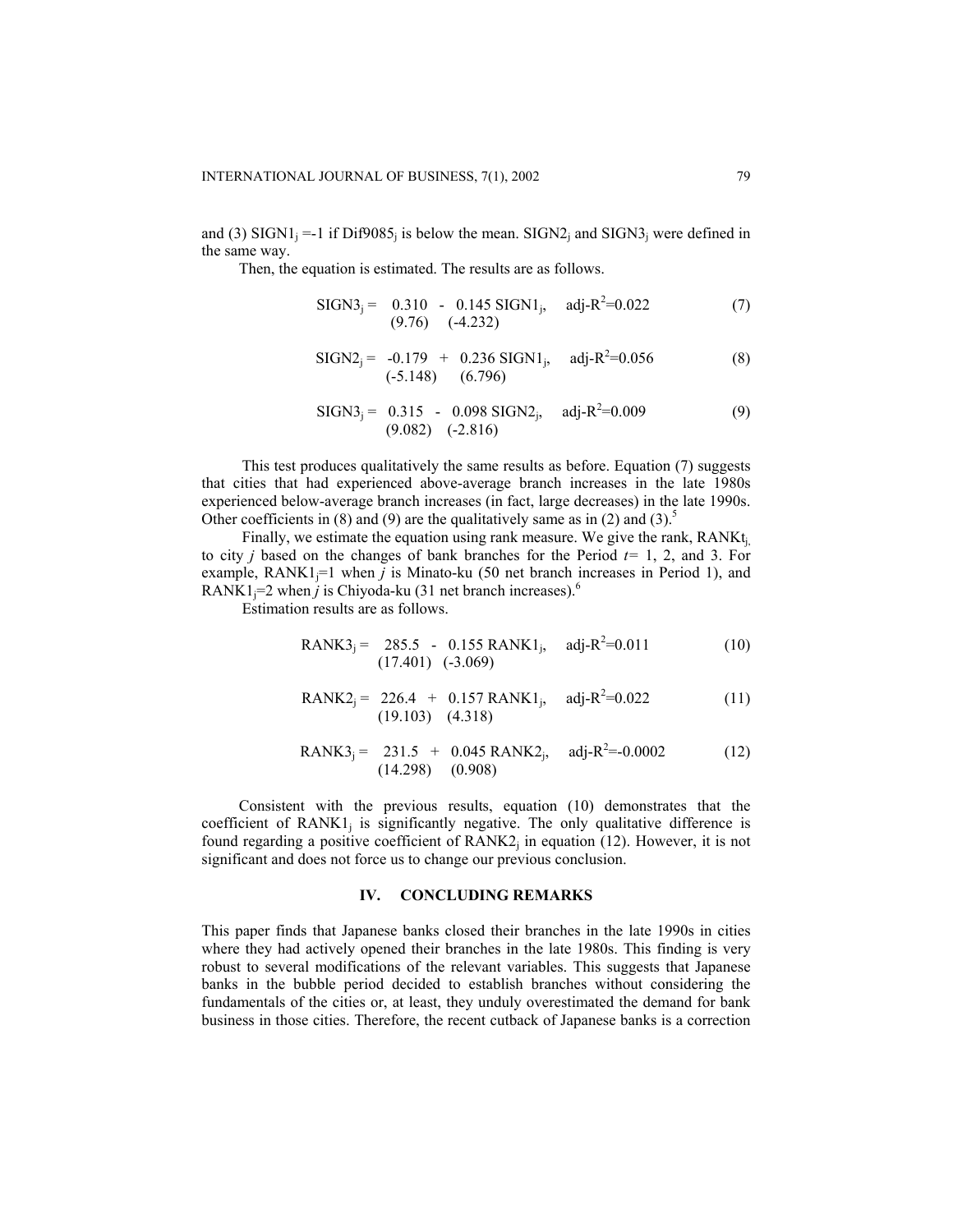to the bubble of the late 1980s. Also, our results demonstrate that bank behavior in the early 1990s was similar to that of the late 1980s. Japanese banks as a whole put off correcting their irresponsible behavior until the late 1990s, when the Japanese banking crises grew worse and several major banks actually failed.<sup>7</sup> This delayed correction suggested that the market discipline of Japanese banks was very weak in the early 1990s.

 Although our results seem very persuasive, it is worth investigating how individual banks behaved regarding their branch decisions. Such an investigation would result in important implications for bank supervision and regulations.

## **NOTES**

- 1. Strictly speaking, Japan's eleven largest cities (Sapporo, Tokyo, Yokohama, Kawasaki, Nagoya, Kyoto, Osaka, Kobe, Hiroshima, Kita-Kyushu and Fukuoka) consisted of several wards in 1985. Regarding these cities, the Federation discloses the number of branches by ward. In this paper, we use the ward-based numbers for these cities, but, for simplicity, we mention 'city' instead of 'city and ward.'
- 2. The statistics before 1989 did not cover the mutual banks (i.e., "Sogo" banks), because the mutual banks were not the members of the Federation. So, for 1985, we add the number of branches of the mutual banks to the number that the Federation published.
- 3. Let the number of bank branches in city *j* in 1985 be  $N^{85}$ .  $N^{90}$  is defined in the same way. Then, Dif $9085 = N^{90}$ <sub>j</sub> - $N^{85}$ <sub>j</sub>.
- 4. For example, these four wards were the first, second, third and fifth in the 1990 ranking regarding bank branches. Incidentally, Sendai was the fourth, but apparently it was not a national financial center.
- 5. Furthermore, a simple binary dependent model (increase=1, and decrease or unchanged =0) is estimated using a logit specification. This logit model estimation produces the qualitatively same results as (7), (8), and (9).
- 6. For example, when three cities recorded the same branch changes, we give them the same rank *R* and give the following cities the rank  $R+3$ .
- 7. All Japanese banks enjoyed 'too-big-to-fail' protection before 1995 and were immune from any market pressure and discipline. However, as the coverage of the protection became narrower during the financial crisis, banks were no longer exempt from market discipline. See Spiegel and Yamori (2000) for a more detailed discussion.

#### **REFERENCES**

- Kang, Jun-Koo, and Rene M. Stulz, 2000, "Do Banking Shocks affect Borrowing Firm Performance? An Analysis of the Japanese Experience," *Journal of Business*, 73, 1-23.
- Spiegel, Mark, and Nobuyoshi Yamori, 2000, "The Evolution of 'Too-Big-To-Fail' Policy in Japan: Evidence form Market Equity Values," Federal Reserve Bank of